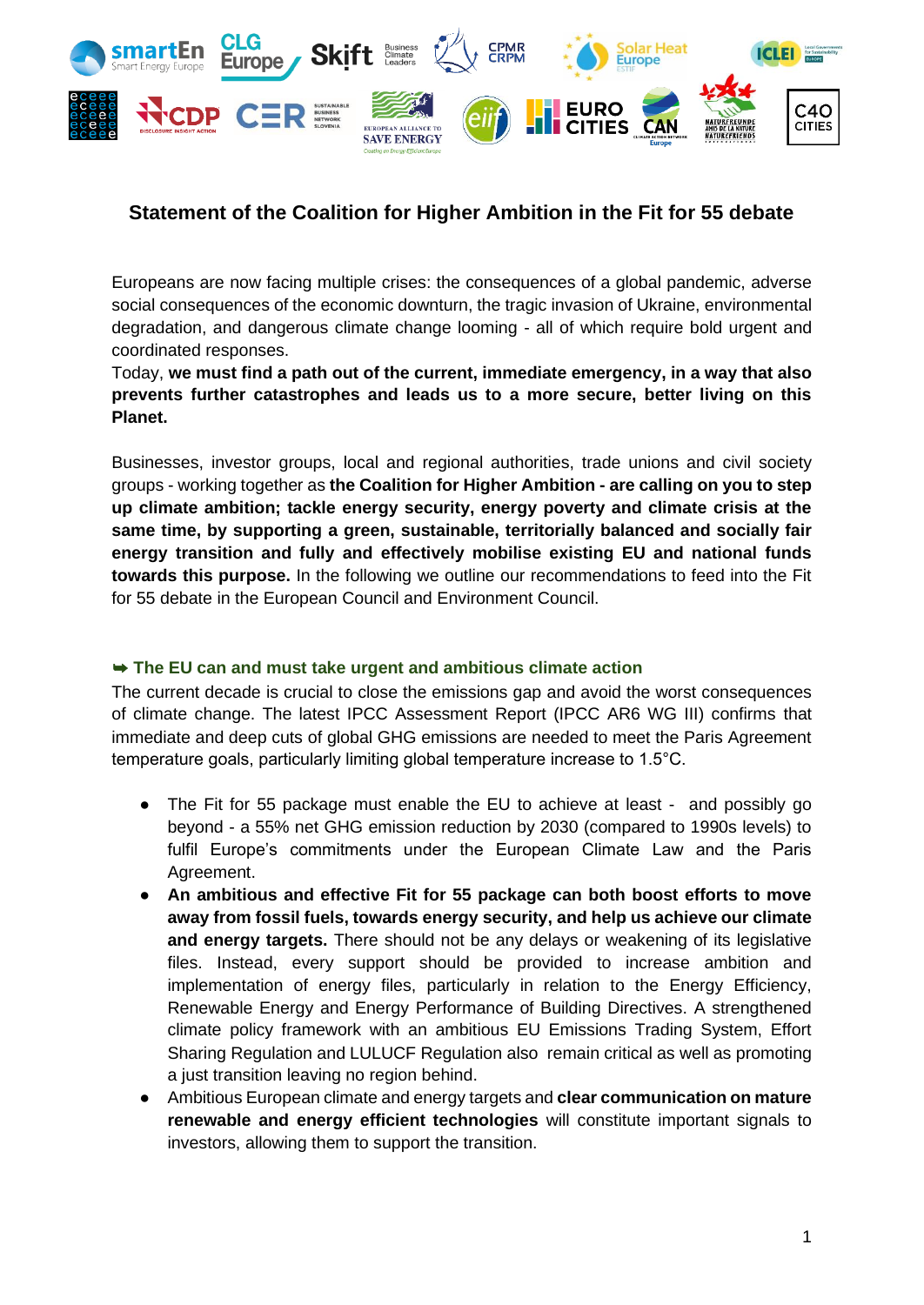

## ➥ **The EU's efforts to wean off Russian fossil fuels should accelerate climate action and just energy transition. Actions for energy and climate security go hand in hand and mutually reinforce each other**

The invasion of Ukraine unveiled that swiftly ending the EU's dependence on fossil fuels and transitioning towards an efficient, renewable and flexible energy system is essential not only to halt the climate crisis, but also to ensure energy security and geopolitical and economic stability.

- **The REPowerEU plan proposes an increased ambition on energy efficiency and renewables. Member States should follow this approach in the timely adoption and implementation of an ambitious Fit for 55 package** while providing concrete measures to support citizens, local and regional authorities and workers most affected by the crisis and transition.
- **Repower EU should prioritise phasing out dependence on fossil fuels in general and not only from Russia.** It is necessary to have an energy diversification away from fossil fuels.
- A **flexible, renewable-based, and smart system integration of all end-use sectors** (transport, buildings, industry and heating & cooling) must be further promoted by relying on the active contribution of consumers.
- The dramatic situation should be a wake up call **to transform our energy system** where people should be able to participate by becoming prosumers and by activating their potential for demand reduction through behavioural changes and efficiency, as well as demand-side flexibility.

## ➥ **The green transition must be socially just, territorially balanced and place people in the centre**

Early climate action allows us to gain **tremendous medium- and long-term socio-economic benefits** compared to the cost of inaction, if designed and implemented properly. At the same time, many of the climate policies, depending on how they are designed, could have **severe socio-economic consequences** - for example on workers and communities from regions and sectors currently depending on fossil fuel activities and beyond - on vulnerable people and groups. **It is therefore urgent to strengthen the social and labour dimension of the European Green Deal.** 

- Given concerns about the cost of living across the EU, with households and businesses facing higher bills (particularly for energy), measures will need to be prioritised to **support low-income households**.
- The lack of adequately **skilled workers** is a major barrier to the effective implementation of energy efficiency improvements in buildings, heating and cooling systems and renewable energy projects. The EU should urgently increase and accelerate new skills strategies, schemes and training, built on the needs of employees and employers, and of local authorities. Potential adverse impacts of the rapid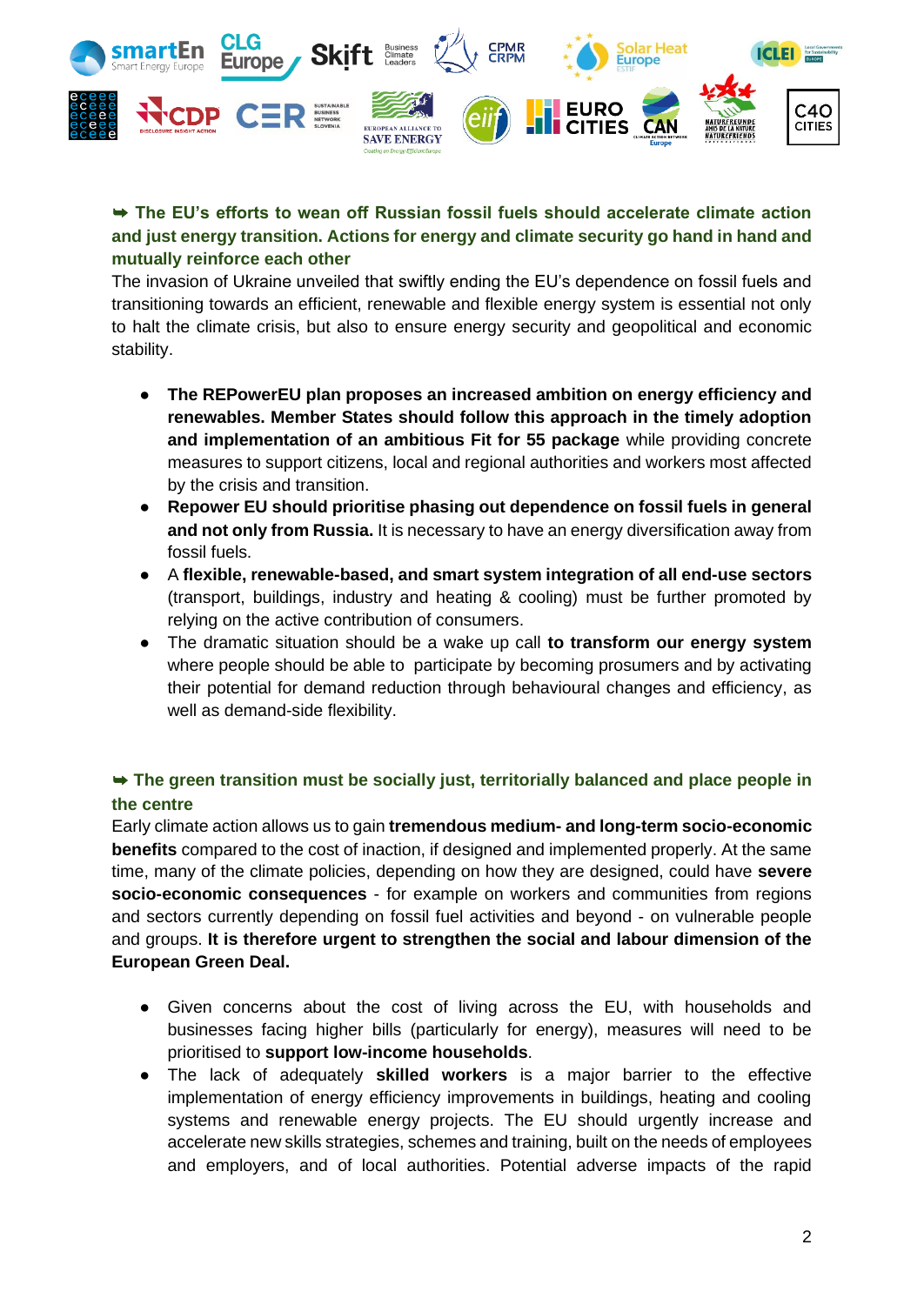

**transition on employment and community cohesion** will need to be examined and planned for, and potential benefits in terms of job creation maximised. In parallel, the EU has to increase the scale and reach of its technical, financial and political support.

● This should be accompanied by **a coherent industrial policy** implementation, especially in the development of industrial ecosystem transition pathways. These pathways and industrial strategy implementation should take an integrated approach, strengthening links between climate and materials, pollution and circularity to achieve the climate neutral and resource efficient economy called for in the European Green Deal. Elements need to aim also at creating alternative green and decent jobs. Potential social impacts like gender representation in the sector, forced migration and quality of jobs (fair wages/ equal pay for equal work, good working conditions, trade union representation) must be taken into account.

#### ➥ **All this will require massive additional investments, both public and private**

The EU should fully and effectively mobilise existing EU funds and structures. **The Commission and Member States should ensure that national, local and regional EU funding, as well as the Recovery and Resilience Facility all work together to coherently support the much needed green energy transition.** Beyond existing EU funds, it is imperative to mobilise additional public funds to fill the "green investment gap", by providing additional fiscal space to Member States and mobilising additional resources at EU level. These additional resources should not undermine existing EU climate policy or the do-noharm-principle (DNSH). Public funding should be designed to leverage and crowd in the private finance that can scale the necessary transformation. This needs to go together with adequate regulation of the private sector and a robust taxonomy.

- We call EU policy makers to revise and redesign the **Stability and Growth Pact** in a way that incentivises the necessary investments in the green and just transition. In parallel, policy makers should look for additional progressive sources of revenues through fairer and gender-just taxation.
- A revised and simplified **State aid framework, aligned with the European Green Deal and the Energy Efficiency First principle,** should also help increase strategic public investments that respect climate and the environment and deliver on just transition.
- When it comes to private investments, the Commission and Member States should ensure that the EU's sustainable finance strategy is effective in fully aligning private financial flows with ambitious fit-for-55 targets, while preventing greenwashing. It is critical that the taxonomy is science based. The current taxonomy in the EU's sustainable finance strategy will not help us deliver the change needed at the speed required. For example, classifying fossil gas as 'green' rather than a 'transition' energy source (in amber category), risks undermining the credibility of the taxonomy and public trust in sustainable finance products. It will delay the much-needed rapid fossil fuel phase out due to significant EU funds referencing the taxonomy. We also call upon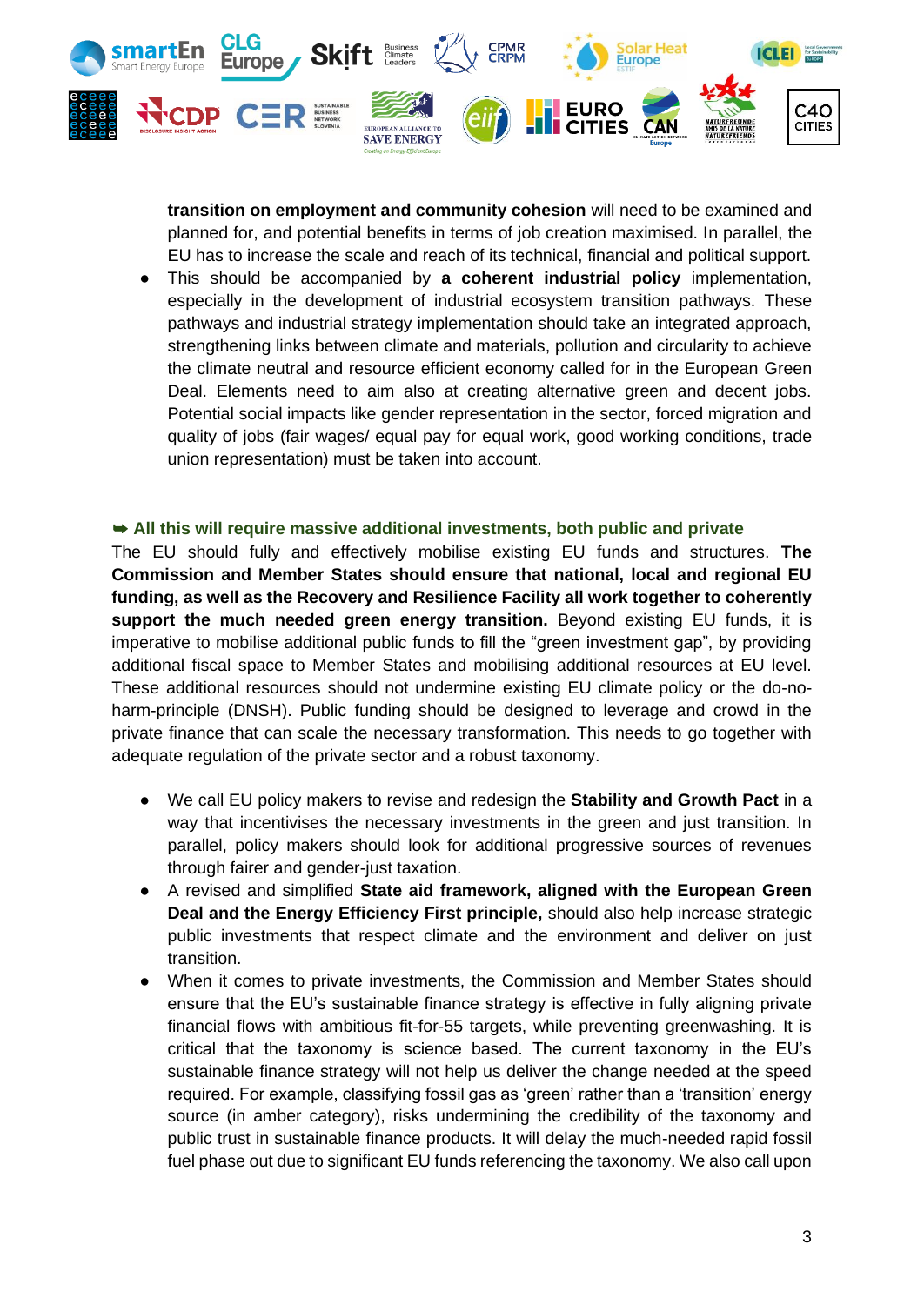

the Commission to urgently accelerate the adoption of the social taxonomy, which has been stalled far too long.

- **No money from the EU funds should be spent for new fossil fuel infrastructure**. At the core of the EU's current energy crisis sits an overdependence on dangerous and unreliable fossil fuels. We should not build costly fossil fuel infrastructure that we will then have to phase out but instead we should invest in the infrastructure that can support a green transformation for current and future generations.
- **Improving climate mainstreaming in EU funds**. Climate mainstreaming methodologies have been heavily criticised by the European Parliament (EP) and the European Court of Auditors (ECA) as significantly overstating the share of climate and energy transition related investments in EU funds and the overall EU budget. Precious resources are being wasted in investments with little or no positive climate impacts. The European Commission should urgently implement the recommendations of the ECA and the EP for tightening climate mainstreaming, ensuring that sufficient funds are available for investments that are genuinely contributing to ambitious climate targets, and putting an end to spending harmful for the climate or nature.
- **Adequate support and compensation measures** should be put in place to protect citizens, especially the most vulnerable, bearing the costs entailed by the transition and building their resilience in the long term. Such support measures must be implemented with certain conditions in order to avoid leading to perverse incentives to continue fossil fuel use. Compensation must be temporary, designed with the intention to facilitate the gradual participation of the lowest-income-households in the just energy transition, and accompanied by measures which oblige and support energy efficiency improvements and uptake of renewables. It is fundamental that short term fixes do not obfuscate the need for structural reforms to address prevailing inequalities and energy poverty.
- To implement the polluter pays principle, carbon pricing is also needed in all sectors, including buildings and road transport, provided that the revenues are used to support energy performance improvements, and the decarbonisation of road transport and compensation measures as described above. However, **carbon pricing alone cannot solve all of the environmental problems**. It can only be introduced alongside adequate measures: protecting vulnerable people from the regressive effects, dedicated plans and funding for the decarbonisation of road transport, heating and cooling systems and for energy renovations of residential buildings. Wider enabling policies (building standards, adequate minimum wages, social safety nets, social protection, decent working conditions and support to workers' organisations and collective bargaining) are all part of the solution. Moreover, progressive green taxation is also essential. **Member States must recycle revenues together with progressive climate and social policies.**